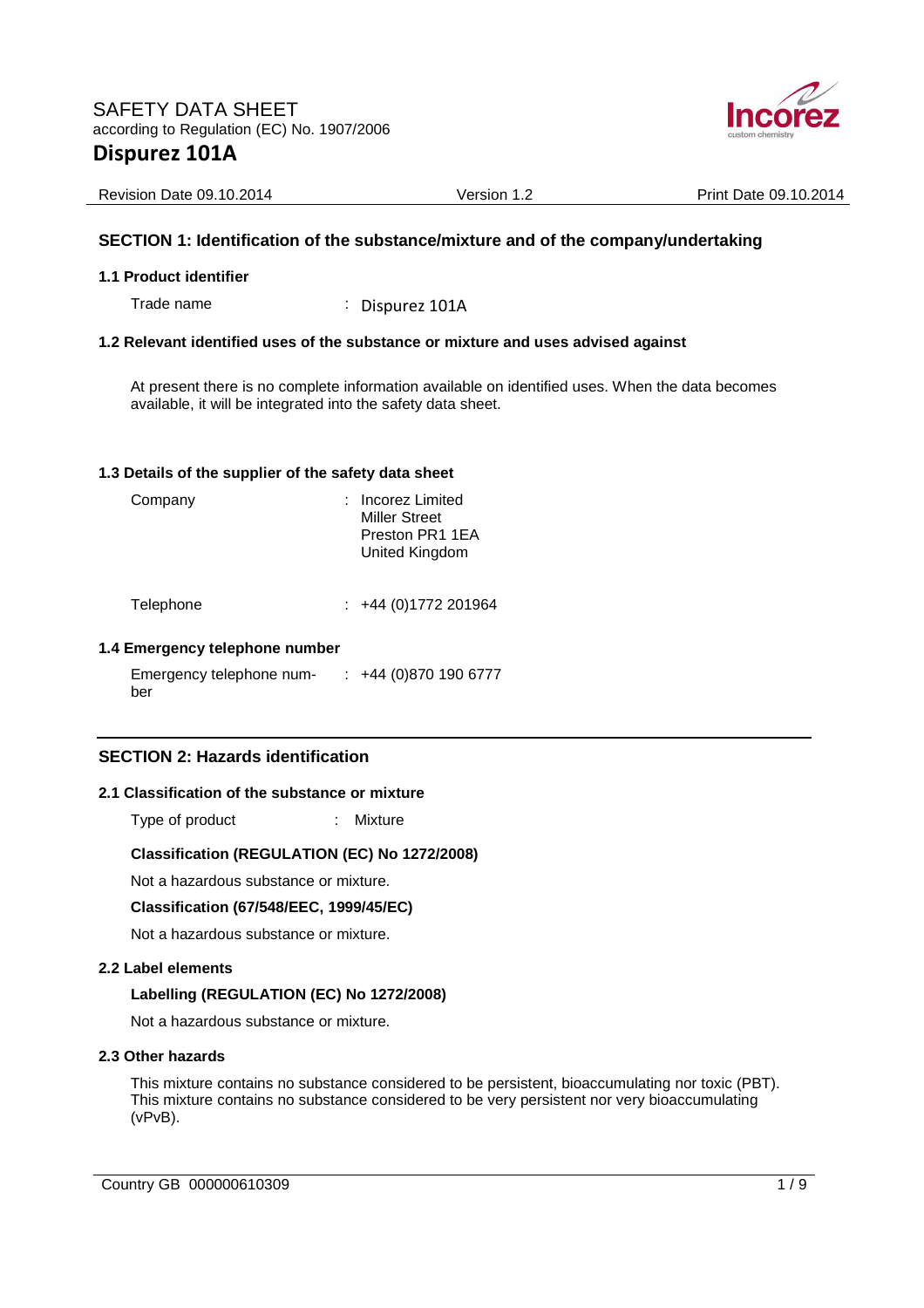

| <b>Revision Date 09.10.2014</b>                          | Version 1.2 | Print Date 09.10.2014 |
|----------------------------------------------------------|-------------|-----------------------|
|                                                          |             |                       |
| <b>SECTION 3: Composition/information on ingredients</b> |             |                       |
| 3.2 Mixtures                                             |             |                       |

Remarks : No hazardous ingredients

# **SECTION 4: First aid measures**

| 4.1 Description of first aid measures                                          |  |                                                                                                                                                                      |  |
|--------------------------------------------------------------------------------|--|----------------------------------------------------------------------------------------------------------------------------------------------------------------------|--|
| General advice                                                                 |  | : No hazards which require special first aid measures.                                                                                                               |  |
| If inhaled                                                                     |  | $\therefore$ Move to fresh air.                                                                                                                                      |  |
| In case of skin contact                                                        |  | : Take off contaminated clothing and shoes immediately.<br>Wash off with soap and plenty of water.                                                                   |  |
| In case of eye contact                                                         |  | : Flush eyes with water as a precaution.<br>Remove contact lenses.<br>Keep eye wide open while rinsing.                                                              |  |
| If swallowed                                                                   |  | : Clean mouth with water and drink afterwards plenty of water.<br>Do not give milk or alcoholic beverages.<br>Never give anything by mouth to an unconscious person. |  |
| 4.2 Most important symptoms and effects, both acute and delayed                |  |                                                                                                                                                                      |  |
| Symptoms                                                                       |  | : See Section 11 for more detailed information on health effects<br>and symptoms.                                                                                    |  |
| <b>Risks</b>                                                                   |  | : No known significant effects or hazards.                                                                                                                           |  |
| 4.3 Indication of any immediate medical attention and special treatment needed |  |                                                                                                                                                                      |  |
| Treatment                                                                      |  | : Treat symptomatically.                                                                                                                                             |  |
|                                                                                |  |                                                                                                                                                                      |  |

# **SECTION 5: Firefighting measures**

# **5.1 Extinguishing media**

| Suitable extinguishing media                              | : Use extinguishing measures that are appropriate to local cir-<br>cumstances and the surrounding environment. |
|-----------------------------------------------------------|----------------------------------------------------------------------------------------------------------------|
| 5.2 Special hazards arising from the substance or mixture |                                                                                                                |
| ucts                                                      | Hazardous combustion prod- : No hazardous combustion products are known                                        |
| 5.3 Advice for firefighters                               |                                                                                                                |
| for firefighters                                          | Special protective equipment : In the event of fire, wear self-contained breathing apparatus.                  |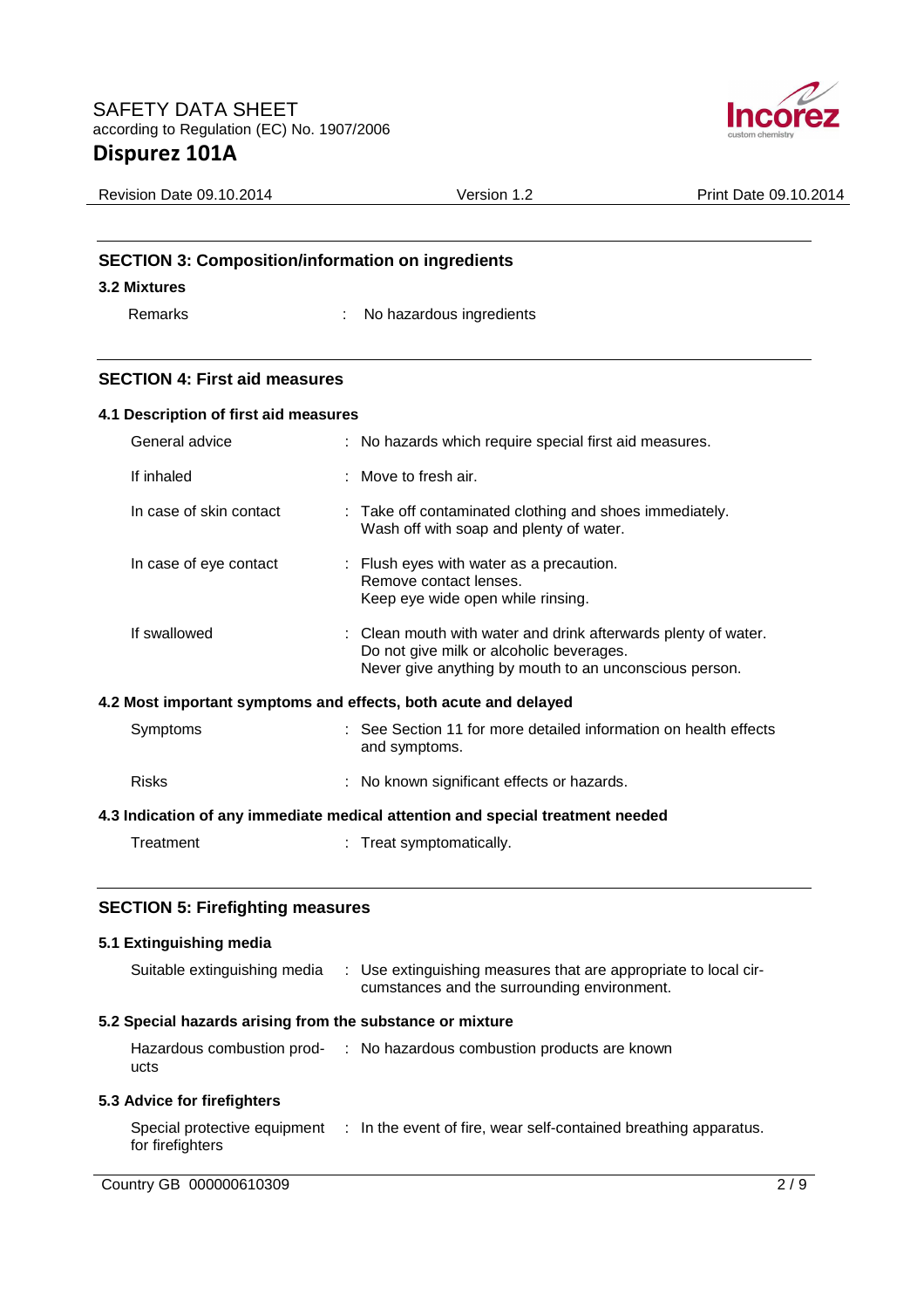

| Revision Date 09.10.2014                                         | Version 1.2                                                                                                                                          | Print Date 09.10.2014 |
|------------------------------------------------------------------|------------------------------------------------------------------------------------------------------------------------------------------------------|-----------------------|
| Further information                                              | : Standard procedure for chemical fires.                                                                                                             |                       |
| <b>SECTION 6: Accidental release measures</b>                    |                                                                                                                                                      |                       |
|                                                                  | 6.1 Personal precautions, protective equipment and emergency procedures                                                                              |                       |
| <b>6.2 Environmental precautions</b>                             |                                                                                                                                                      |                       |
| Environmental precautions                                        | : No special environmental precautions required.                                                                                                     |                       |
| 6.3 Methods and materials for containment and cleaning up        |                                                                                                                                                      |                       |
| Methods for cleaning up                                          | : Wipe up with absorbent material (e.g. cloth, fleece).<br>Keep in suitable, closed containers for disposal.                                         |                       |
| 6.4 Reference to other sections                                  |                                                                                                                                                      |                       |
| For personal protection see section 8.                           |                                                                                                                                                      |                       |
| <b>SECTION 7: Handling and storage</b>                           |                                                                                                                                                      |                       |
| 7.1 Precautions for safe handling                                |                                                                                                                                                      |                       |
| Advice on safe handling                                          | : For personal protection see section 8. No special handling<br>advice required. Follow standard hygiene measures when<br>handling chemical products |                       |
| Advice on protection against<br>fire and explosion               | : Normal measures for preventive fire protection.                                                                                                    |                       |
| Hygiene measures                                                 | : When using do not eat or drink. When using do not smoke.                                                                                           |                       |
| 7.2 Conditions for safe storage, including any incompatibilities |                                                                                                                                                      |                       |
| Requirements for storage<br>areas and containers                 | : Keep container tightly closed in a dry and well-ventilated<br>place. Store in accordance with local regulations.                                   |                       |
| Advice on common storage                                         | No special restrictions on storage with other products.                                                                                              |                       |
| Other data                                                       | No decomposition if stored and applied as directed.                                                                                                  |                       |
| 7.3 Specific end use(s)                                          |                                                                                                                                                      |                       |
| Specific use(s)                                                  | No data available                                                                                                                                    |                       |

## **8.1 Control parameters**

**Components with workplace control parameters**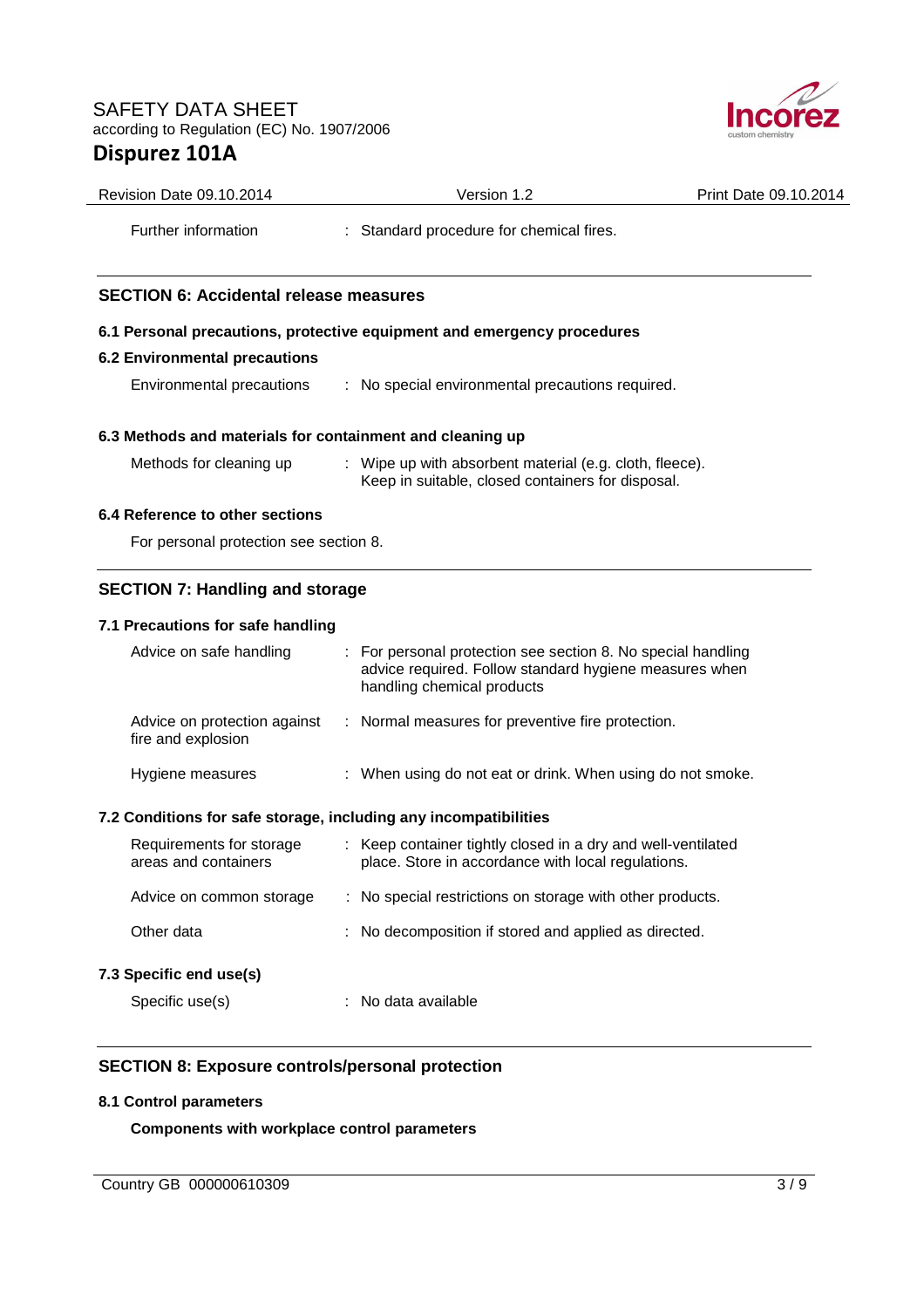

| Revision Date 09.10.2014 | Version 1.2 | Print Date 09.10.2014 |
|--------------------------|-------------|-----------------------|
|                          |             |                       |

Contains no substances with occupational exposure limit values.

# **8.2 Exposure controls**

| Personal protective equipment          |  |                                                                                                                                                                                                                     |  |
|----------------------------------------|--|---------------------------------------------------------------------------------------------------------------------------------------------------------------------------------------------------------------------|--|
| Eye protection                         |  | : Safety glasses                                                                                                                                                                                                    |  |
| Hand protection                        |  | : Chemical-resistant, impervious gloves complying with an ap-<br>proved standard must be worn at all times when handling<br>chemical products. Reference number EN 374. Follow manu-<br>facturer specifications.    |  |
|                                        |  | Butyl rubber/nitrile rubber gloves (0,4 mm),<br>Recommended: Butyl rubber/nitrile rubber gloves.                                                                                                                    |  |
| Skin and body protection               |  | : Protective clothing (e.g. Safety shoes acc. to EN ISO 20345,<br>long-sleeved working clothing, long trousers). Rubber aprons<br>and protective boots are additionaly recommended for mixing<br>and stirring work. |  |
| Respiratory protection                 |  | : No special measures required.                                                                                                                                                                                     |  |
| <b>Environmental exposure controls</b> |  |                                                                                                                                                                                                                     |  |
| General advice                         |  | : No special environmental precautions required.                                                                                                                                                                    |  |

# **SECTION 9: Physical and chemical properties**

# **9.1 Information on basic physical and chemical properties**

| Appearance                                       |     | liquid               |
|--------------------------------------------------|-----|----------------------|
| Colour                                           |     | grey                 |
| Odour                                            |     | amine-like           |
| Odour Threshold                                  |     | No data available    |
| Flash point                                      | t.  | Note: not applicable |
| Ignition temperature                             |     | : not applicable     |
| Lower explosion limit (Vol%)                     |     | : No data available  |
| Upper explosion limit (Vol%) : No data available |     |                      |
| Flammability (solid, gas)                        | t – | No data available    |
|                                                  |     |                      |

Country GB 000000610309 4/9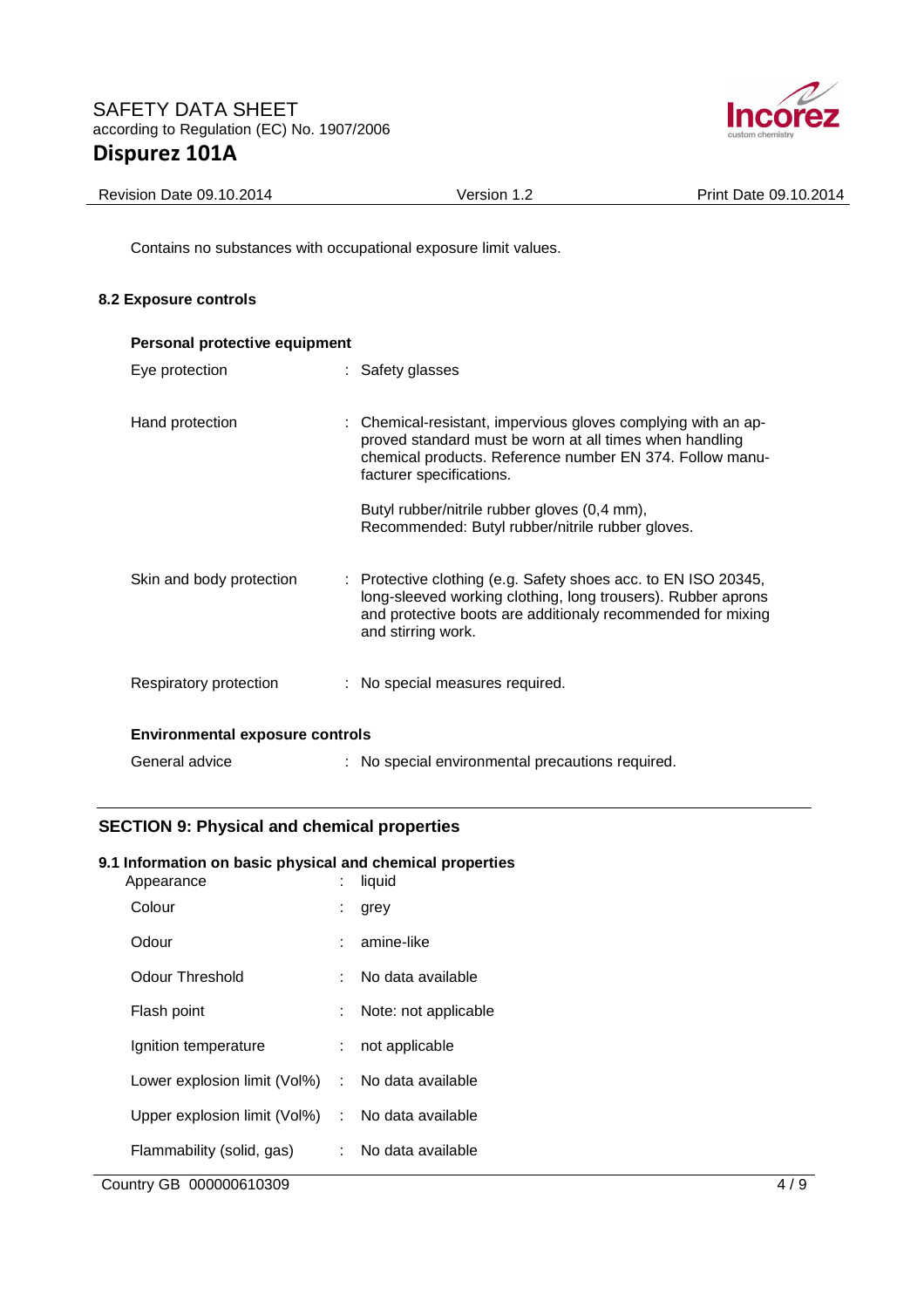

| Revision Date 09.10.2014                        | Version 1.2                         | Print Date 09.10.2014 |
|-------------------------------------------------|-------------------------------------|-----------------------|
|                                                 |                                     |                       |
| Oxidizing properties<br>÷.                      | No data available                   |                       |
| Auto-ignition temperature<br>÷                  | No data available                   |                       |
| pH<br>÷                                         | 7,68                                |                       |
| Melting point/range / Freez-<br>ing point       | No data available                   |                       |
| Boiling point/boiling range<br>÷.               | 100 °C                              |                       |
| Vapour pressure<br>÷.                           | No data available                   |                       |
| Density<br>÷.                                   | 1,041 g/cm3<br>at 20 $\degree$ C    |                       |
| Water solubility<br>÷                           | Note: soluble                       |                       |
| Partition coefficient: n-<br>÷<br>octanol/water | No data available                   |                       |
| Viscosity, dynamic<br>÷.                        | 130 mPa.s                           |                       |
| Viscosity, kinematic<br>÷                       | $> 7$ mm $2/s$<br>at $40^{\circ}$ C |                       |
| Relative vapour density<br>÷.                   | No data available                   |                       |
| Evaporation rate<br>÷                           | No data available                   |                       |
|                                                 |                                     |                       |

# **9.2 Other information**

No data available

# **SECTION 10: Stability and reactivity**

#### **10.1 Reactivity**

No dangerous reaction known under conditions of normal use.

# **10.2 Chemical stability**

The product is chemically stable.

## **10.3 Possibility of hazardous reactions**

Hazardous reactions : No hazards to be specially mentioned.

#### **10.4 Conditions to avoid**

Conditions to avoid : No data available

# **10.5 Incompatible materials**

Materials to avoid : No data available

# **10.6 Hazardous decomposition products**

Country GB 000000610309 5/9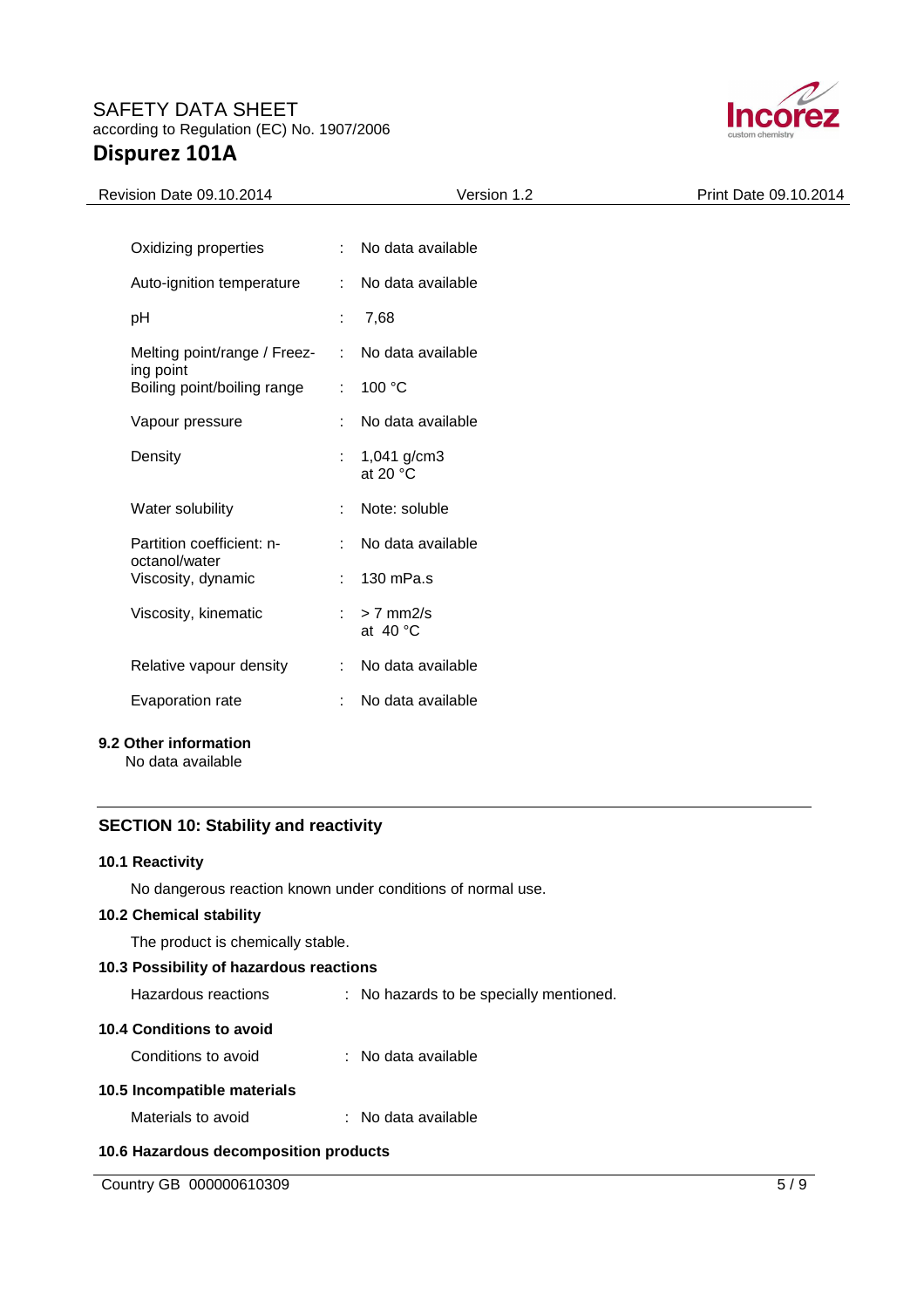

Revision Date 09.10.2014 <br>
Version 1.2 Print Date 09.10.2014 **SECTION 11: Toxicological information 11.1 Information on toxicological effects Acute toxicity**  No data available **Skin corrosion/irritation Product**  No data available **Serious eye damage/eye irritation Product**  No data available **Respiratory or skin sensitisation Product**  No data available **Germ cell mutagenicity Product**  Mutagenicity : No data available **Carcinogenicity Product**  Carcinogenicity : No data available **Reproductive Toxicity/Fertility**  Reproductive toxicity : No data available No data available **Reproductive Toxicity/Development/Teratogenicity**  Teratogenicity : No data available No data available **STOT - single exposure**  No data available **STOT - repeated exposure**  No data available

Country GB 000000610309 6/9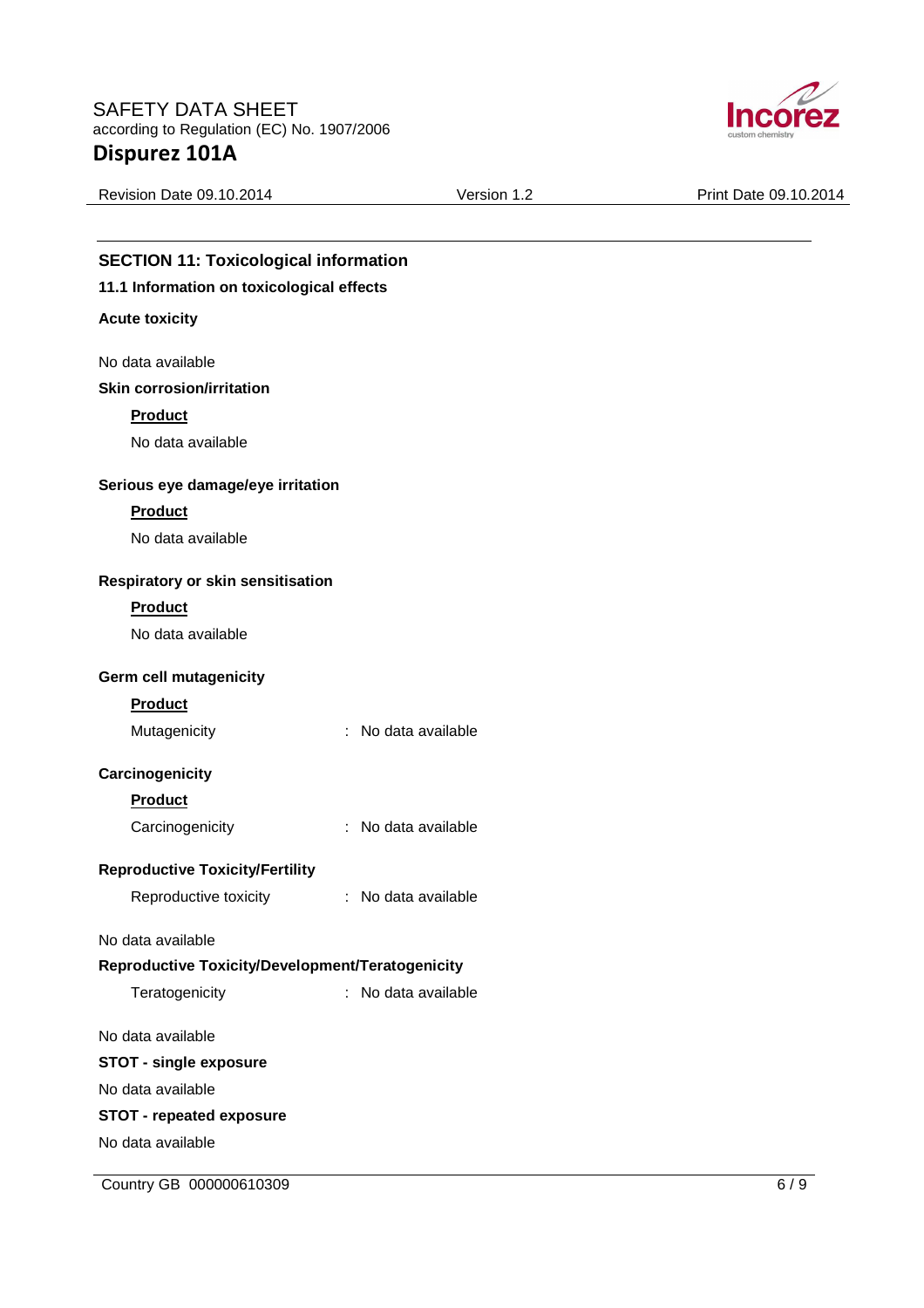

Revision Date 09.10.2014 <br>
Version 1.2 Print Date 09.10.2014

## **Aspiration toxicity**

No data available

# **SECTION 12: Ecological information**

## **12.1 Toxicity**

No data available

## **12.2 Persistence and degradability**

No data available

# **12.3 Bioaccumulative potential**

No data available

## **12.4 Mobility in soil**

No data available

## **12.5 Results of PBT and vPvB assessment**

#### **Product:**

Assessment : This substance/mixture contains no components considered to be either persistent, bioaccumulative and toxic (PBT), or very persistent and very bioaccumulative (vPvB) at levels of 0.1% or higher.

#### **12.6 Other adverse effects**

No data available

# **SECTION 13: Disposal considerations**

## **13.1 Waste treatment methods**

| Product | : The generation of waste should be avoided or minimized<br>wherever possible.<br>Empty containers or liners may retain some product residues.<br>This material and its container must be disposed of in a safe<br>way.<br>Dispose of surplus and non-recyclable products via a licensed                                                                            |
|---------|---------------------------------------------------------------------------------------------------------------------------------------------------------------------------------------------------------------------------------------------------------------------------------------------------------------------------------------------------------------------|
|         | waste disposal contractor.<br>Disposal of this product, solutions and any by-products should<br>at all times comply with the requirements of environmental<br>protection and waste disposal legislation and any regional<br>local authority requirements.<br>Avoid dispersal of spilled material and runoff and contact with<br>soil, waterways, drains and sewers. |

# **SECTION 14: Transport information**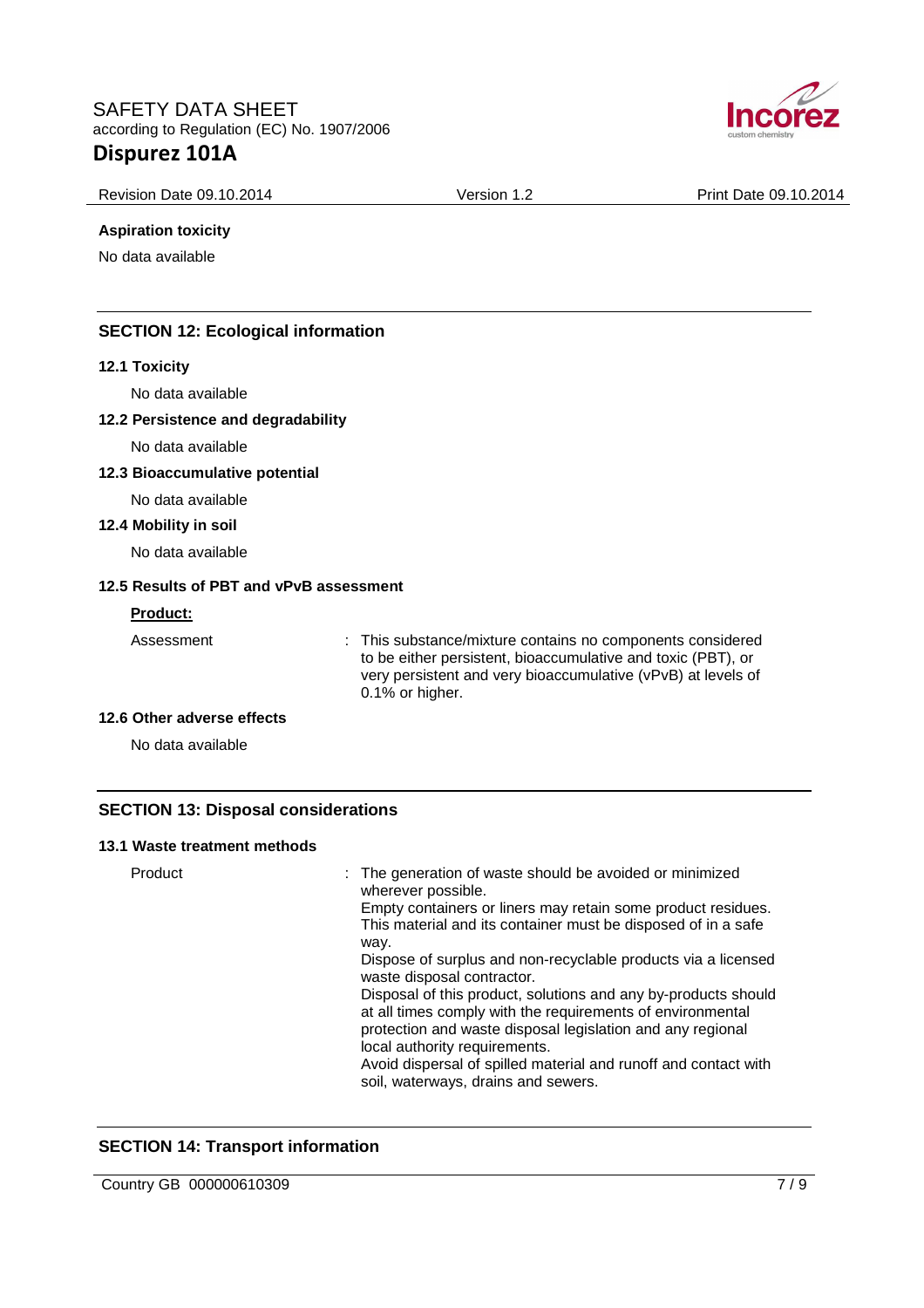

Revision Date 09.10.2014 <br>
Version 1.2 Print Date 09.10.2014

**ADR**

Not dangerous goods **IATA** Not dangerous goods **IMDG** Not dangerous goods

#### **14.6 Special precautions for user** No data available

**14.7 Transport in bulk according to Annex II of MARPOL 73/78 and the IBC Code** not applicable

# **SECTION 15: Regulatory information**

# **15.1 Safety, health and environmental regulations/legislation specific for the substance or mixture**

# **Labelling according to EC Directives (1999/45/EC)**

| Further information                                                                                                                                                                    | EC directives or respective national laws.                                                                                                                                 | : The product does not need to be labelled in accordance with                                     |
|----------------------------------------------------------------------------------------------------------------------------------------------------------------------------------------|----------------------------------------------------------------------------------------------------------------------------------------------------------------------------|---------------------------------------------------------------------------------------------------|
| <b>Prohibition/Restriction</b><br>REACH - Restrictions on the manufacture, placing on<br>the market and use of certain dangerous substances,<br>preparations and articles (Annex XVII) |                                                                                                                                                                            | : not applicable                                                                                  |
| REACH - Candidate List of Substances of Very High<br>: None of the components are listed<br>Concern for Authorisation (Article 59).<br>$(=>0.1\%).$                                    |                                                                                                                                                                            |                                                                                                   |
| REACH - List of substances subject to authorisation<br>(Annex XIV)                                                                                                                     |                                                                                                                                                                            | : not applicable                                                                                  |
| <b>REACH Information:</b>                                                                                                                                                              | All substances contained in our Products are<br>- preregistered or registered by us, and/or<br>- excluded from the regulation, and/or<br>- exempted from the registration. | - preregistered or registered by our upstream suppliers, and/or                                   |
| VOC-CH (VOCV)                                                                                                                                                                          | : no VOC duties                                                                                                                                                            |                                                                                                   |
| VOC-EU (solvent)                                                                                                                                                                       | : not applicable                                                                                                                                                           |                                                                                                   |
|                                                                                                                                                                                        |                                                                                                                                                                            | If other regulatory information applies that is not already provided elsewhere in the Safety Data |

If other regulatory information applies that is not already provided elsewhere in the Safety Data Sheet, then it is described in this subsection.

| Health, safety and environ-   | : The Chemicals (Hazard Information and Packaging for Sup- |
|-------------------------------|------------------------------------------------------------|
| mental regulation/legislation | ply) Regulations 2002                                      |
| specific for the substance or | Control of Substances Hazardous to Health Regulations 2002 |
| mixture:                      | The Management of Health and Safety at Work Regulations    |
|                               |                                                            |

Country GB 000000610309 8/9